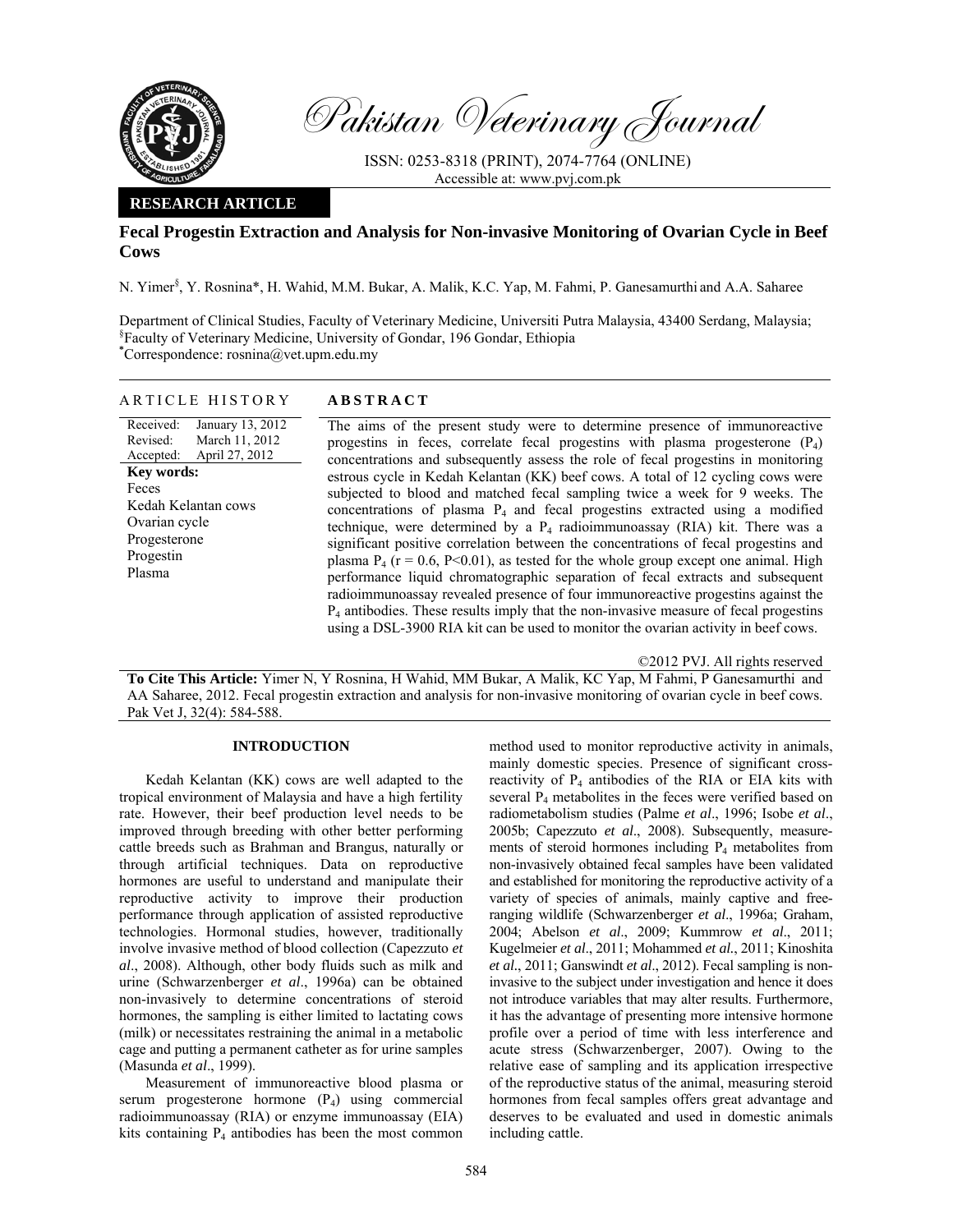Steroid hormones in feces such as progesterone residues comprise several different metabolites called progestins (Masunda *et al*., 1999). Despite several reports on the measurement of fecal progestins in cattle, due to the variation in metabolism and excretion of steroids between species (Palme *et al*., 1996; Schwarzenberger *et al*., 1996a; Palme, 2005) and even among breeds (Heistermann *et al*., 1998) and individual animals (Mohammed *et al*., 2011) of the same species as well as differences in the fecal extraction methods and immunoassays used, a direct inference in the methods from previous studies cannot be made to a particular breed like KK cows.

Therefore, the objectives of this study were to determine the presence of immunoreactive progestins in feces, the correlation between fecal progestins and plasma P4 concentrations and to assess the use of commercial RIA method to measure fecal progestins in monitoring estrous cycle in KK cows.

#### **MATERIALS AND METHODS**

**Animals:** The study was carried out at the University of Putra Malaysia beef farm located at latitude of 3° North and longitude of  $101^\circ$  East. A total of 12 randomly selected animals (9 cycling KK cows and 3 heifers) were used. The age and parity ranged from 3 to 5  $\frac{1}{2}$  yrs and 0 to 4, respectively. The animals were kept on pasture supplemented with palm kernel cake (PKC) at the rate of 1½ kg per animal per day and water was provided *ad libitum*.

**Sample collection and hormone assay:** Both blood and matched fecal sampling was undertaken at the same time twice per week at 3 to 4 days interval for 9 weeks. Blood was withdrawn from jugular vein into heparinized vacutainer tubes. Collected blood samples were centrifuged at 2500 rpm for 15 min and separated plasma samples were stored at -20°C pending analysis. Fecal samples were collected directly from the rectum using gloved hands and then frozen at  $-20^{\circ}$ C until extraction.

The extraction of fecal steroids was made following the procedure described by Masunda *et al*. (1999) with modifications. Briefly, about 10g of wet feces was dried in an oven at 65°C for 24 hours and then pulverized using an electrical blender (Jakada, Japan). About 0.25g of the ground fecal sample was mixed with 2 mL distilled water, followed by addition of 7 mL diethyl ether and shook once for 30 min. Then, the samples were placed in a freezer  $(-29^{\circ}C)$  for 30 min. The organic component that remained liquid was transferred to another tube and evaporated by placing in a water bath  $(40^{\circ}$ C) under a fume chamber for 50 - 60 min. The extract was then reconstituted by addition of 1 mL methanol and stored at - 29°C until analysis.

To determine the concentrations of plasma P4 and extracted fecal progestins, a commercial solid phase P4 radioimmunoassay kit (ACTIVE® Progesterone RIA, DSL-3900, USA) was used according to the manufacturer's procedure. Due to the limitation that we had, to get enough RIA kits to analyze all samples collected, the total number of plasma and fecal sample extracts analyzed were 131 each. This comprises all the samples collected

from two randomly selected cows  $(2x18 = 36)$ , the first 10 samples of 5 other cows  $(5x10 = 50)$  and the first 9 samples of the remaining 5 cows  $(5x9 = 45)$  collected during the first 5 weeks of sampling. The extracted fecal samples were diluted 10 times using an assay buffer (0.01M PBS) before RIA. According to the manufacturer, the sensitivity of the RIA kit for plasma  $P_4$  was 0.12 ng/mL. The intra-assay and inter-assay coeffi-cients of variation for plasma  $P_4$  and fecal progestins analyses as generated by the computer program of the gamma radiation counter were 3.9 and 4.4%, and 2.1 and 3.2%, respectively.

**Separation of fecal extracts using HPLC and fraction analysis with RIA:** Progesterone metabolites in the fecal extracts were separated by a reverse phase HPLC system, using a CrestPak C18S column (4.6 x 150 mm, Jascoparts Center, Japan) and an isocratic solvent system (mobile phase) of HPLC grade acetonitrile (ACN) in distilled water  $(40/60, v/v)$  at a flow rate of 1 mL/min with ultraviolet detection method (Heistermann *et al*., 1998). Extracts of six randomly chosen fecal samples corresponding to the mid-luteal phases of estrous cycle identified based on the plasma  $P_4$  profile were filtered through a 0.45 µm nylon membrane syringe filter (Sun Sri, USA) and then a  $20 \mu L$  of the samples were injected manually into the HPLC for separation. Fractions of 1 mL/min were separately collected over a period of 60 minutes for progestins. The fractions collected at each minute from three separate HPLC runs were then pooled together to obtain a total of 60 fractions with a volume of 3 mL each. To determine the presence of immunoreactive progestins in the fractions against  $P_4$  antibodies, 25 µL of each of the pooled fractions collected were subjected to the same solid phase  $P_4$  RIA used above. A  $P_4$  reference standard (International Laboratory, USA) was run separately under the same HPLC conditions to determine its peak elution position and retention time.

**Data analyses:** Data were presented as Mean  $\pm$  SE. As the data were not normally distributed, Spearman's correlation coefficient (r) was used to test the correlation between the matched plasma  $P_4$  and fecal progestin concentrations at significance level  $\alpha=0.01$  using a statistical package, SPSS v.17.

#### **RESULTS**

**Correlation between matched fecal progestins and plasma P4 concentrations:** The modified fecal extraction procedure used in this study had a mean recovery efficiency of 76.8±11.8%. A representative graph showing the excretion pattern of fecal progestins in relation to matched plasma  $P_4$  concentrations during the estrous cycle is shown in Fig. 1. There was a significant positive correlation between the concentrations of plasma  $P_4$  and fecal progestins ( $r= 0.6$ ,  $P< 0.01$ ,  $n=131$ ), as tested for the whole group except for one animal that did not show a positive correlation. The follicular phase (FP) and luteal phase (LP) of the estrous cycle were identified based on the plasma  $P_4$  profile, whereby a plasma  $P_4$  concentration of  $>1$  ng/mL was indicative of LP and a  $P_4$  concentration of  $\leq$ 1 ng/mL as FP (Fig. 1). Comparison of concentrations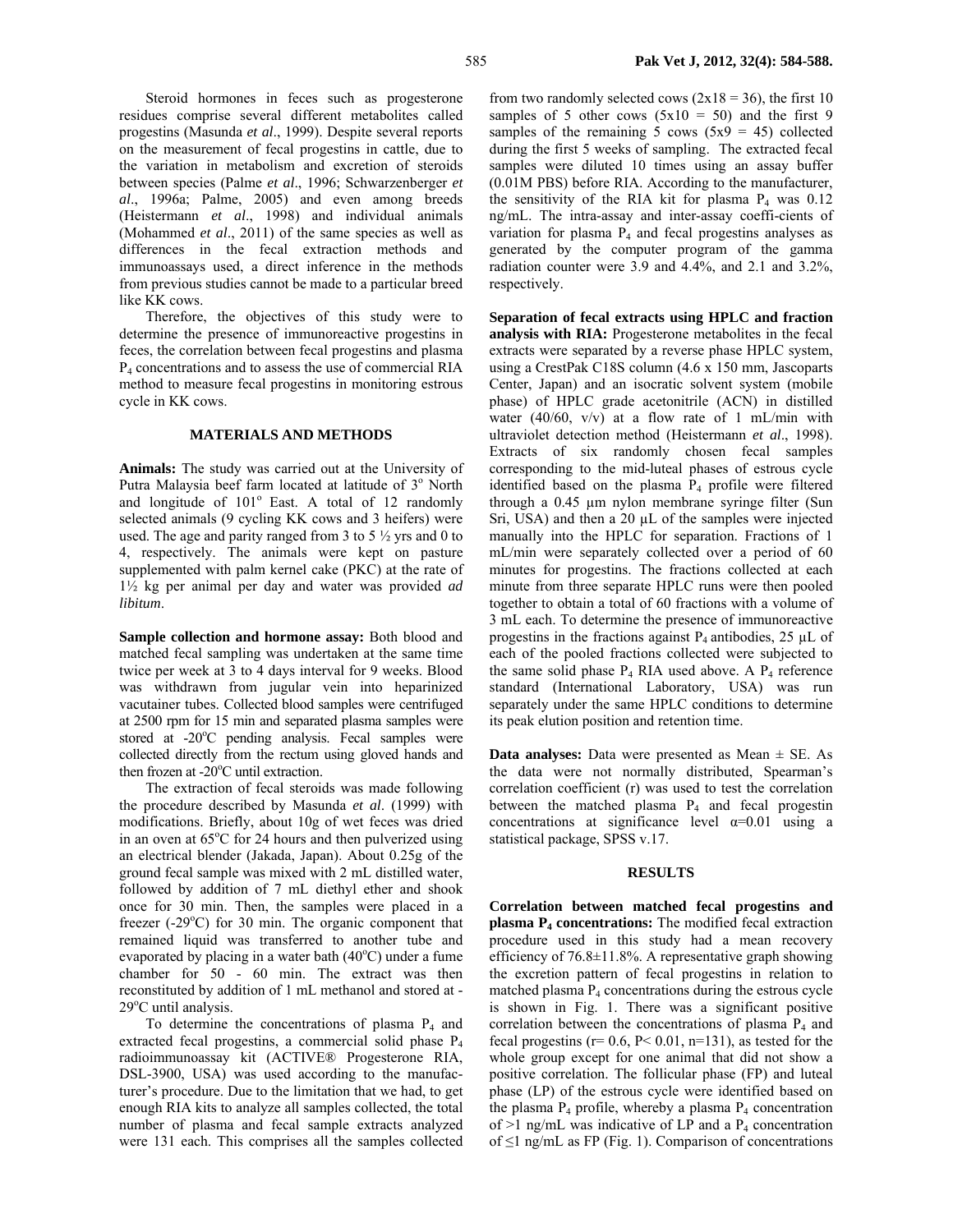of fecal progestins between the FP and LP are shown in Table 1. There was a highly significant difference  $(P<0.01)$  in the mean concentrations of progestins between the FP  $(212.6\pm19.3 \text{ ng/g}, \text{ n=53})$  and the LP (792.4 $\pm$ 66.7 ng/g, n=78). The concentrations of progestins in the fecal samples ranged from 25.2 to 654.5 ng/g and 53.3 to 2387 ng/g during the FP and LPs, respectively (Table 1). Considering a fecal progestin concentration of 344 ng/g as the cut-off value between the FP and LP, 87% (46/53) of concomitant fecal samples with the FP had a fecal progestin concentration <344 ng/g. In contrast, 77% (60/78) of the fecal samples matched with the LP had fecal progestin concentrations >344 ng/g. Fig. 2 shows the cow that demonstrated a fecal progestins pattern, which was not positively correlated with plasma  $P_4$  pattern.

**Radioimmunoassay of HPLC fractions:** According to HPLC analysis, there were 3 major peaks of metabolites detected at a retention time of 21.9, 39.5 and 49.3 min. Compared to the other peaks, the one at 21.9 min was closer in elution position but not co-chromatographed with P<sub>4</sub> standard which was eluted at 20.9 min (data not shown). Subsequent analyses of each of the 60 HPLC fractions of fecal extracts (as stated in the methodology) by RIA generated immunoreactive profiles that showed presence of 4 immunoreactive peaks of progestins against

the  $P_4$  antibodies corresponding to fraction numbers of 19 to 22, 31 to 34, 47 to 49 and 51 to 54 (Fig. 3).

**Table 1:** Comparison between LP and FP fecal progestin concentrations of KK cows

| Phase of         | No. of fecal | Fecal progestin                                                                                                                                                                                                                                                                                                                                                                                                                                              | Range   |
|------------------|--------------|--------------------------------------------------------------------------------------------------------------------------------------------------------------------------------------------------------------------------------------------------------------------------------------------------------------------------------------------------------------------------------------------------------------------------------------------------------------|---------|
| estrous cycle    | samples (n)  | (ng/g)                                                                                                                                                                                                                                                                                                                                                                                                                                                       | (ng/g)  |
| Luteal phase     | 78           | 792.4±66.7 <sup>a</sup>                                                                                                                                                                                                                                                                                                                                                                                                                                      | 53-2387 |
| Follicular phase | 53           | $212.6 \pm 19.3^{b}$                                                                                                                                                                                                                                                                                                                                                                                                                                         | 25-655  |
| $\mathbf{v}$     |              | $\mathcal{L} = \mathcal{L} = \mathcal{L} = \mathcal{L} = \mathcal{L} = \mathcal{L} = \mathcal{L} = \mathcal{L} = \mathcal{L} = \mathcal{L} = \mathcal{L} = \mathcal{L} = \mathcal{L} = \mathcal{L} = \mathcal{L} = \mathcal{L} = \mathcal{L} = \mathcal{L} = \mathcal{L} = \mathcal{L} = \mathcal{L} = \mathcal{L} = \mathcal{L} = \mathcal{L} = \mathcal{L} = \mathcal{L} = \mathcal{L} = \mathcal{L} = \mathcal{L} = \mathcal{L} = \mathcal{L} = \mathcal$ |         |

Values (Mean±SE) with different superscripts along the column show significant difference (P<0.01).

### **DISCUSSION**

The recovery rate obtained for the modified fecal extraction procedure in this study lies within the range (70-100%) provided by several extraction protocols described for ungulates (Schwarzenberger *et al*., 1996b; Heistermann *et al*., 1998; Isobe *et al*., 2005b; Palme, 2005; Capezzuto *et al*., 2008). The slight reduction in the recovery rate compared to Masunda *et al*. (1999; 2002) procedure, however, can be attributed to the decreased amount of diethyl ether and shortened extraction steps. Nevertheless, it is apparent that the current modified procedure is capable to extract quantifiable amount of fecal progestins, at a relatively shorter time and using less amount of solvent.



Fig. 1: A representative fecal progestin and plasma P<sub>4</sub> profiles of a cycling KK cow with a significant positive correlation coefficient (r= 0.66, P<0.01).



Fig. 2: Plasma P<sub>4</sub> and matched fecal progestin profile during the estrous cycle of a KK cow that didn't show positive correlation. For majority of the fecal samples, the concentration of fecal progestin remains below 344 ng/g, while the plasma P4 level is >1 ng/mL indicating the LP, and *vice versa*.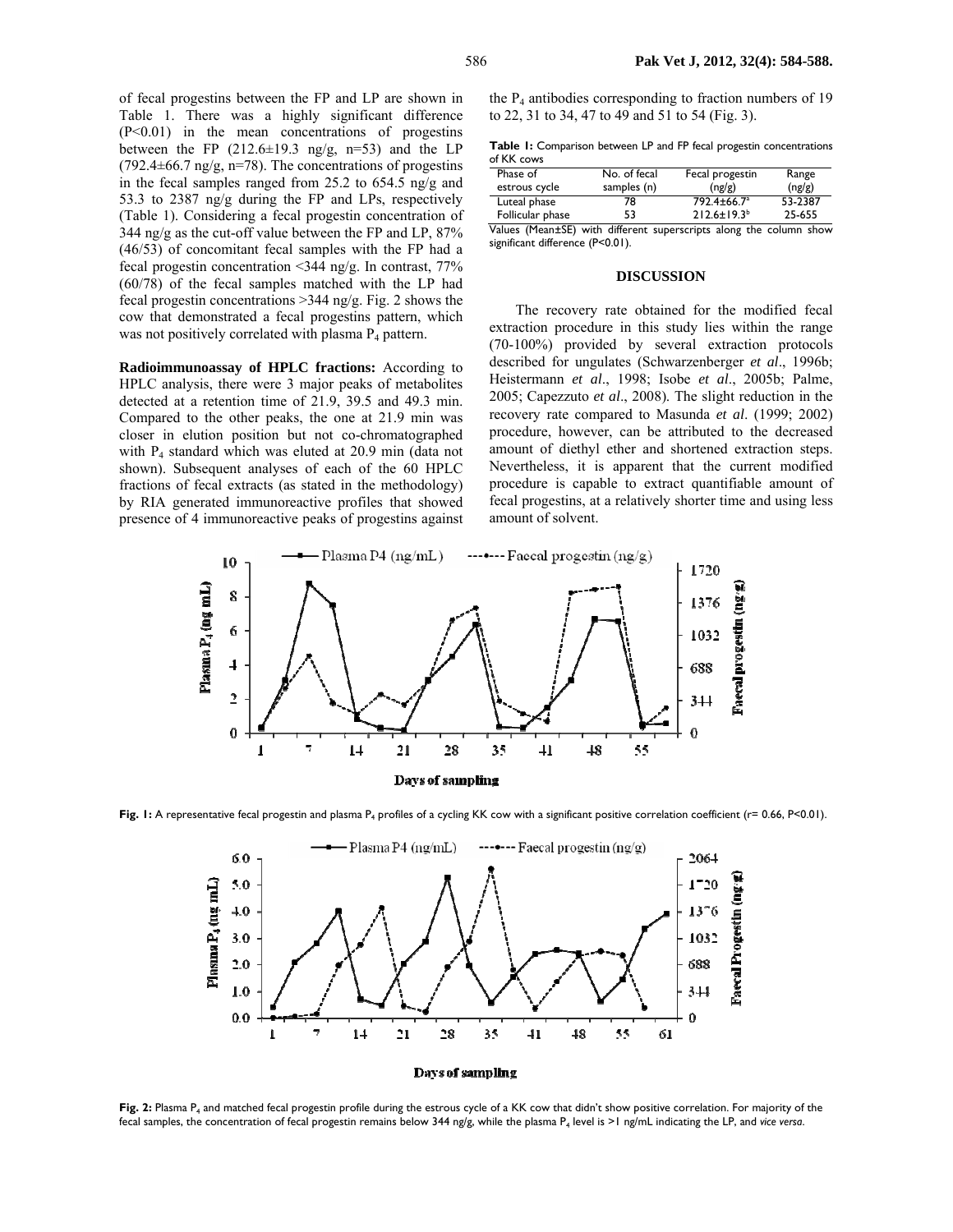

Fig. 3: HPLC profiles of P<sub>4</sub> immunoreactivity in a fecal extract of mid-LP samples of KK cows. Arrows with numbers indicate the elusion position of immunoreactive peaks of fecal progestins. The height of the peaks reflects the degree of immunoreactivity of the metabolites with P<sub>4</sub> antibody of the assay.

The recovery of quantifiable amount of fecal progestins in KK cows and the positive correlation between fecal progestins and plasma  $P_4$  levels are in agreement with previous studies in various breeds of cattle (Palme *et al*., 1996; Schwarzenberger *et al*., 1996b; Masunda *et al*., 1999; 2002; Isobe *et al*., 2005a; 2005b). Significant difference  $(P<0.01)$  in the mean concentrations of progestins between the FP and the LP fecal samples implies that the assay technique is capable of differentiating the various phases of the estrous cycle. Significant positive correlation  $(r=0.6, P<0.01)$  between the concentrations of fecal progestins and plasma  $P_4$  that reflects the relevance of the changes in fecal progestins to the ovarian events was an evidence for the physiological validity of the use of fecal progestin analysis with RIA to monitor estrous cycle in KK cows. In agreement with this, commercially available antibodies advertised as hormone specific like progesterone have also been used with success for fecal steroid analysis in other breeds of cattle and wildlife (Masunda *et al*., 1999; 2002; Isobe *et al*., 2005a; 2005b; Schwarzenberger, 2007), which was evaluated based on the demonstration of fecal steroid metabolites as reliable indicators of gonadal and adrenal activity (Dehnhard *et al*., 2008).

In this study, there was one cow that demonstrated a pattern of fecal progestins which was not positively correlated with plasma P4 profile. However, the pattern of fecal progestin profile, when considered irrespective of the plasma P4 profile, reflected the presence of regular ovarian cycle in that cow. The lack of parallelism between the two hormone profiles in that cow can be attributed to a prolonged time delay of metabolism and excretion of fecal progestin due to impaired liver function and/or prolonged gut passage time. The lag time for excretion of steroids in feces was reported to be affected by several factors and may even vary among individuals of the same species, depending on activity rhythms of individual animals (Palme, 2005), diet (Adams *et al.*, 1994; Dantzer *et al*., 2011), and gastro-intestinal problems like constipation (Palme *et al*., 1996). As the animals involved in the present study were all on pasture grazing, dietary

interaction with fecal progestin excretion is not expected; however individual animal feed intake may differ and contribute to the extended delay of excretion observed in one cow.

The HPLC analysis of extracts of mid-LP fecal samples in the present study has revealed 3 major metabolite peaks. None of the metabolites detected however, had the same elution position with the authentic P4 and their specific identification was not possible due to lack of availability of reference standards. According to Schwarzenberger *et al*. (1996b) and other reports (Palme *et al*., 1997; Capezzuto *et al*., 2008), un-metabolized P4 hormone is barely present in the feces as it is extensively metabolized by the liver and the gut into several  $5\alpha$  and 5β reduced pregnanes (Möstl and Palme, 2002; Palme, 2005; Schwarzenberger, 2007; Adachi *et al*., 2010). This is in agreement with the current finding, in which the HPLC analysis of fecal extracts in KK cows did not show the presence of intact P4. In contrast, there was a report that indicated the presence of intact  $P_4$  in the feces of Japanese Black beef heifers and cows (Isobe *et al*., 2005a). The variation in the reports on the detection of native  $P_4$  in the feces might be attributed mainly to differences in the extraction procedures, species/breed and to a lesser extent, in the immunoassay methods used (Isobe *et al*., 2005b; Palme, 2005).

Although native  $P_4$  was not detected in the feces of KK cows, measureable amount of fecal progestins were analysed by  $P_4$  antibody RIA to characterise the estrous cycle. This indicates the non-specificity and crossreactivity of the  $P_4$  antibody of the RIA against the metabolites detected. This was confirmed by the analyses of the 60 HPLC fractions by RIA and establishment of immunoreactive profiles that showed presence of four immunoreactive peaks against the  $P_4$  antibody. This provides evidence for the  $P_4$  RIA used that it was actually tracing relevant metabolites in the fecal extracts during the assay. High degree of cross-reactivity by  $P_4$  antibody which was related to peak heights was observed for the last two fractions, 51-54 and 47-49 together representing